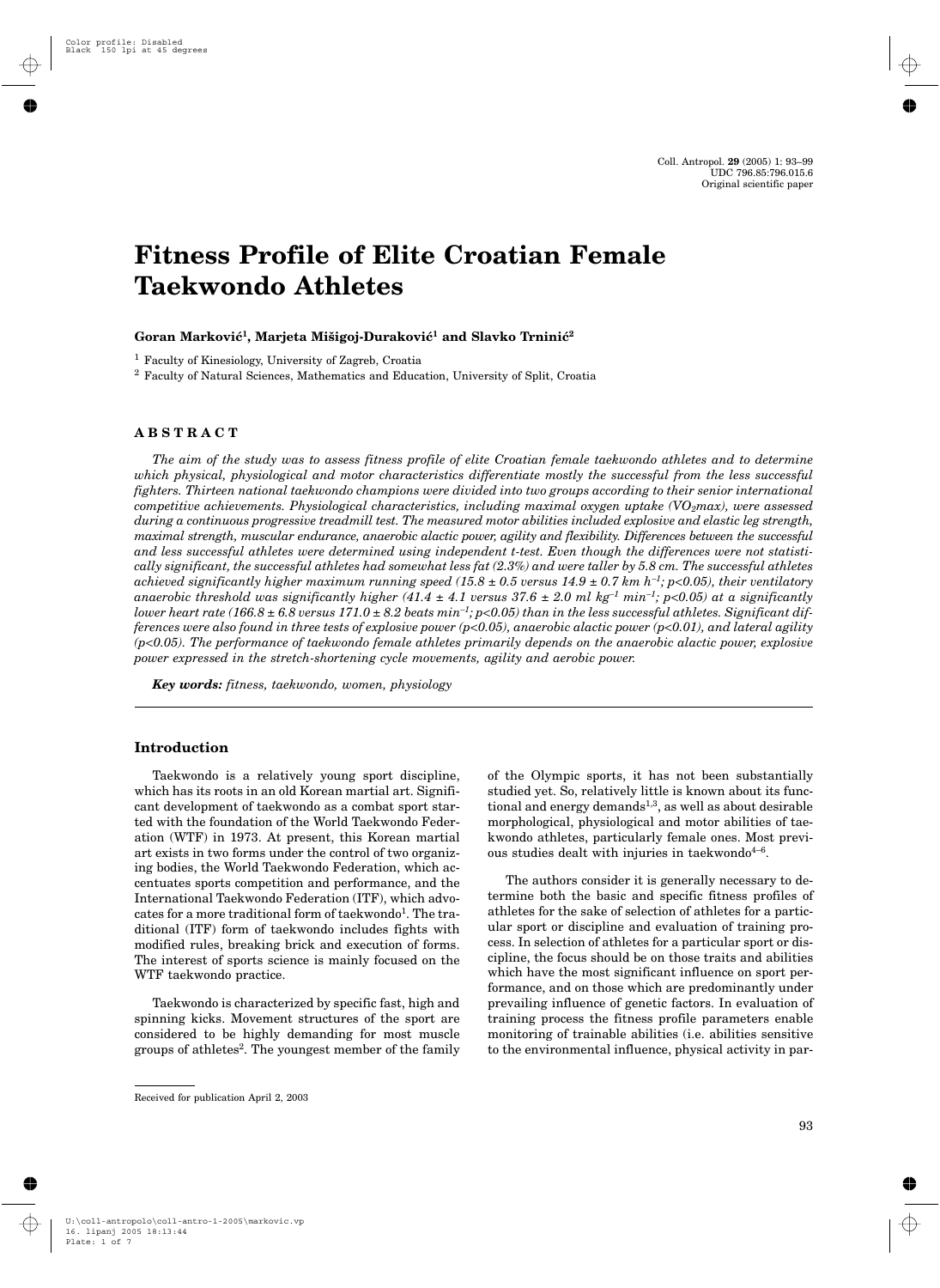ticular, that is training programme) that have major impact on sport performance.

So, the definition of the success-related fitness profile structure in taekwondo may be valuable both scientifically and practically.

The aim of the study was to determine fitness profile of Croatian elite female taekwondo athletes and to find which physical, physiological and motor characteristics differentiate mostly the successful from the less successful fighters. Since taekwondo performance is an intermittent interval activity characterized by intervals of the maximal (high-speed) exertion alternating with periods of low intensity performance<sup>1</sup>, we hypothesized that explosive power and anaerobic performance might be relevant to successful performance in taekwondo.

# **Materials and Methods**

# *Subjects*

The sample consisted of 13 female taekwondo athletes, members of the Croatian national team. They were divided into two groups (A and B group) according to their senior competitive results achieved either at the European or World championships, or at the Olympic games. A group consisted of six athletes competing in the weight-categories from 51 kg to 72 kg, who had already won one or more medals at the mentioned competitions in the last five years. So it can be stated that the group A has features of top-quality female taekwondo competitors. Seven female athletes in the weight categories from 48 kg to 72 kg in the group B have not yet won a senior medal at the mentioned competitions. Training experience of all the participants ranged from 7 to 10 years. They trained 2 hours per day 5 times a week. Besides the taekwondo training, all athletes have been engaged in supplemental strength and conditioning training for years during both preparatory and competitive period (minimum 2 hours per week). The testing was conducted at the beginning of the preparation cycle (that is at the end of the transition period) for the 2002 European Championship in Turkey.

#### *Testing procedures*

A three-day testing was conducted between 10 a.m. and 13 a.m. The first testing session  $(1<sup>st</sup> \, day)$  included anthropometric measurements, followed by jumping tests, an agility test and two maximal strength tests. The second testing session  $(2<sup>nd</sup> day)$  included testing of anaerobic power and maximal oxygen uptake. The third testing session (3rd day) included testing of muscular endurance. Rests between each test were about 5 minutes. The testing procedure on each day were preceded by a 15-minute warm-up which included 5-minute indoor run at the self-selected pace, calisthenics and execution of 10 squats, 10 heel raises, 10 sit-ups and 10 back extensions. The warm-up ended with a 2-minute static active stretching (about 15 sec. for every major muscle group). Participants were instructed to avoid any strenuous physical activity during the experiment and to maintain their usual dietary habits.

#### *Anthropometric measurements*

Body mass, body height and four skinfolds (subscapular, suprailiac, triceps and biceps) were measured using the Harpenden caliper. The percentage of body fat was estimated according to the method of Durnin and Rahaman7. Lean body mass was calculated by subtracting the estimated body fat from the total body mass.

#### *Physiological testing*

Maximal oxygen uptake  $(VO_{2max})$  was determined by a continuous progressive treadmill test. The treadmill test (Techno-Gym, Runrace 9600) began with three minutes of walking at 3 km/h, and then speed was being increased by 1 km/h every minute until voluntary exhaustion. Inclination was constant at 1.5°.

Expired air was collected and analyzed using the COSMED Quark  $b^2$  (Italy) breath-by-breath gas exchange system. Heart rate was monitored by means of the short-range radio telemetry system (Polar, Finland). These cardio-respiratory values were calculated automatically and were printed every 30 seconds. The decisive criterion for the maximum oxygen uptake assessment  $(VO_2$ max) was the moment of achieving plateau in  $VO<sub>2</sub>$ . The highest values were calculated as arithmetic means of two consecutive highest 30-second values.

Ventilatory anaerobic threshold  $(T_{vent})$  was determined non-invasively from the gas exchange parameters. The systematic increase in ventilatory equivalent for  $O_2$  (VE/VEO<sub>2</sub>) without the increase in the ventilatory equivalent for  $CO<sub>2</sub> (VE/VECO<sub>2</sub>)$  was used as a marker of the ventilatory anaerobic threshold<sup>8,9</sup>.

#### *Motor abilities*

Explosive power of the leg extensor muscles was determined by means of three vertical jumping tests: squat jump (SJ), counter-movement jump (CMJ) and counter-movement jump with the arm swing (CMJA)10. Jumping height (the height of the body gravity center elevation) was calculated from the flight time, which was measured by means of the digital timer and contact mat (Ergo-Jump, Bosco System, Italy).

Besides the vertical jump tests, a 20-meter run from the crouch start (20 m sprint), measured with the system of infrared photocells was also used to estimate explosive power. All the explosive power tests were performed three times and an average value of each test score was used in statistical analysis. Rests between each trial lasted 2 minutes.

Elastic reactive strength was determined by means of five consecutive vertical jumps, performed on the contact mat with the knees slightly bent, also known as repetitive jumps  $(RJ5)^{10}$ . Test was performed three times and average value was used in analysis. Rests between each trial lasted 3 min.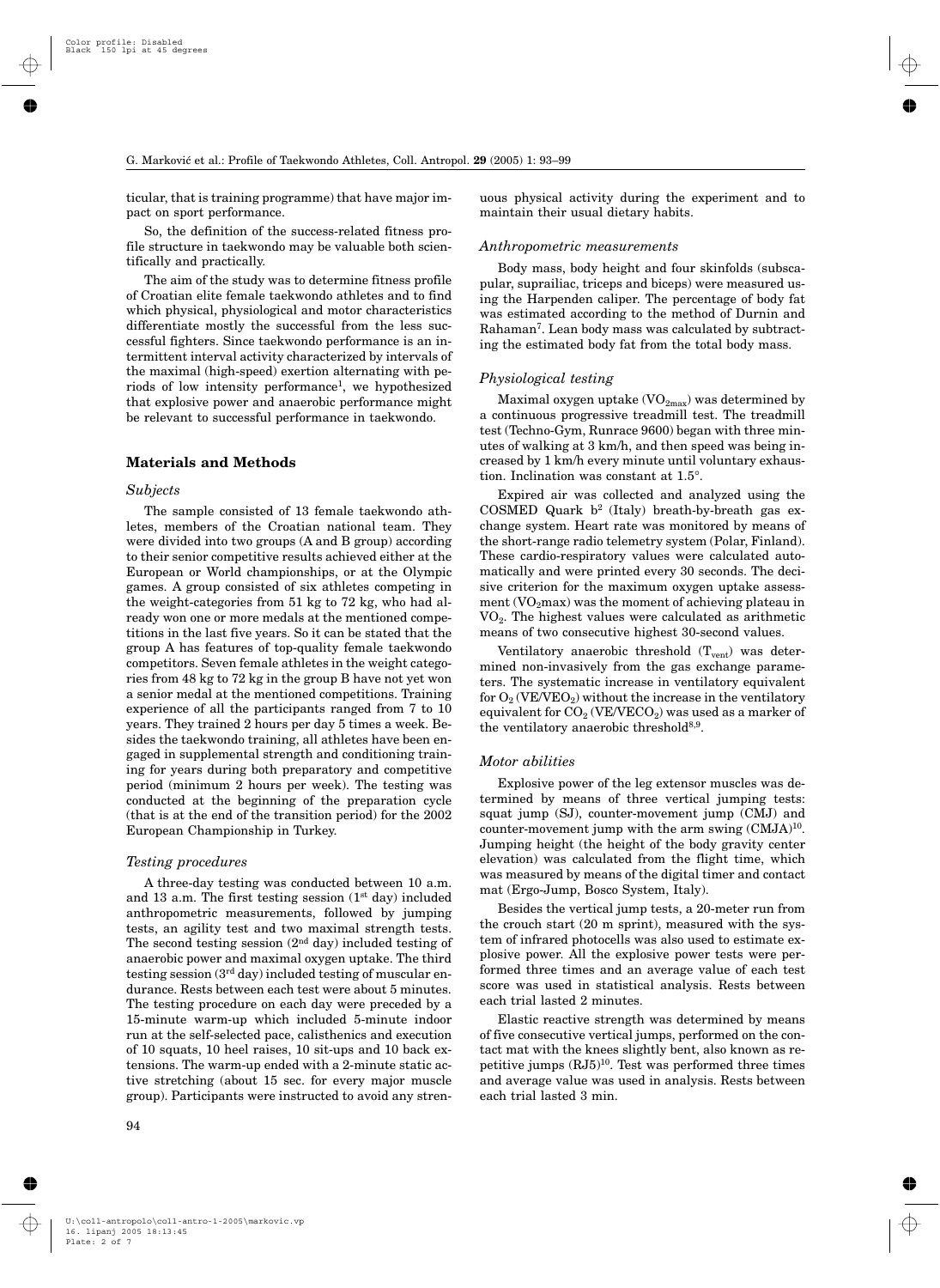Anaerobic alactic power was determined with a 15 second vertical jumping test  $(15 \text{ sec})^{11}$  with demonstrated reliability<sup>11</sup>.

The maximal strength testing consisted of a 1RM bench press and of back squats<sup>12</sup> (back squat – thighs parallel to the floor) performed with the standard Olympic style bar and weights (Ligo, Czech Republic). Two experienced spotters assisted during the maximal strength testing in performance of back squat and bench press. The maximal strength results are expressed in both the absolute and relative (score/body weight) values. All the athletes had participated in the supervised resistance training regularly for at least three years, so they were qualified for execution of many resistance exercises, including bench press and back squat. Since both the proper exercise performance technique and training experience are important in injury preven- $\mu$ <sub>13</sub>, injury potential during the maximal strength testing was reduced to the minimum. Before testing the 1RM squat and bench press, a number of warm-up trials were prescribed to the participants as follows: 30% (8 repetitions), 50% (5–6 repetitions), 75% (3 repetitions), and 90% (1 repetition) of an estimated 1RM. Since participants had sufficient experience in training with free weights, they were acquainted with their 1RM values. After 90% of 1RM, loads were increased using small plates (5 kg, 2.5 kg and 1.25 kg) until the 1RM was reached. Adequate rest was allowed between trials (around 3 minutes). Besides warm-up trials, the process of determining the 1RM generally required no more than 4–5 lifts.

Muscular endurance was determined using the maximal number of push-ups in  $60$  seconds<sup>14</sup> and maximal number of sit-ups in 60 seconds<sup>15</sup>. Flexibility was assessed with the sit-and-reach test<sup>12</sup>.

Agility was assessed with the side step test $16$ , which will be in short described here. Two one-meter long parallel lines, four meters apart, are marked on the floor of a gymnasium. An athlete starts with both feet together near the outer edge of one of the lines. On the timekeeper's sign, a subject performs shuffle steps to the other line without crossing his/her legs. When the athlete touches the other line with his/her outer leg, he/she stops and returns the same way back. The test is completed when the starting line is crossed for the third time (six lateral shuffle crossings of the four-meter distance altogether). Three trials were performed and average value was used in statistical analysis.

# *Statistical analysis*

All statistical analyses were calculated by the SPSS statistical package. The results are reported as means and standard deviations (SD). Differences between two groups were reported as mean difference  $\pm$  95% confidence intervals (mean $_{diff}$   $\pm$  95% CI). The intra-class correlation coefficient<sup>17</sup> (ICC) was used to determine reliability of tests used to estimate explosive power, elastic strength, flexibility and agility. Student's t-test for independent samples was used to determine the differences in fitness parameters between the two groups. The p<0.05 was considered as statistically significant.

#### **Results**

Characteristics of the Croatian female taekwondo athletes in age, body mass, height and body composition are presented in Table 1. There were no significant differences in physical characteristics between A and B groups. Athletes in both groups were similar in their mean age, body mass and percentage of fat. Taekwondo fighters in the A group have in general somewhat less body fat  $(2.3\% \pm 3.2\%)$ ; mean<sub>diff</sub>  $\pm 95\%$  CI) and more lean body mass  $(3.5 \text{ kg} \pm 7.6 \text{ kg})$ ; mean<sub>diff</sub>  $\pm$  95% CI). It is also noticeable that the members of A group are on average 5.8 cm  $\pm$  7.3 cm (mean<sub>diff</sub>  $\pm$  95% CI) taller than the members of B group.

Physiological characteristics of the participants are presented in Table 2. The two groups differed significantly  $(p<0.05)$  in the maximum running speed during the treadmill test, in ventilatory anaerobic threshold  $(T<sub>vent</sub>)$  and in the heart rate at  $T<sub>vent</sub>$ . The athletes in A group achieved significantly higher maximum of running speed and had significantly higher  $T_{vent}$  at lower heart rates. The group A had also higher absolute and relative  $\rm VO_{2max}$  values, but these differences were not statistically significant.

Table 3 shows the differences in motor abilities between the two groups of female taekwondo athletes and the ICC reliability scores for the explosive power tests, elastic strength test and agility test. The ICC values for

**TABLE 1** COMPARISON OF PHYSICAL CHARACTERISTICS OF THE CROATIAN ELITE FEMALE TAEKWONDO ATHLETES WITH SOME PREVIOUSLY REPORTED VALUES FOR FEMALE TAEKWONDO ATHLETES FROM OTHER COUNTRIES (MEAN ± SD)

| Variable            | All             | A group         | B group         | mean <sub>diff</sub> $\pm$ 95% CI | Heller et al. $1$ | Rivera et al. <sup>18</sup> |
|---------------------|-----------------|-----------------|-----------------|-----------------------------------|-------------------|-----------------------------|
| No. of athletes     | 13              | 6               | п,              | -                                 | 12                | 9                           |
| Age (years)         | $21.5+4.1$      | $21.7 + 4.3$    | $21.3 \pm 4.2$  | $0.4 \pm 5.3$                     | $18.5 \pm 2.6$    | $18.1 \pm 3.4$              |
| Body mass (kg)      | $60.1 \pm 9.0$  | $62.3 \pm 8.1$  | $59.8 \pm 10.1$ | $2.5 \pm 7.9$                     | $62.3 \pm 7.4$    | $58.6 \pm 11.2$             |
| Body height (cm)    | $168.0 \pm 6.6$ | $171.1 \pm 5.4$ | $165.3 \pm 6.6$ | $5.8 \pm 7.3$                     | $168.0 \pm 5.0$   | $163.7 \pm 6.9$             |
| Body fat $(\%)$     | $16.5 \pm 2.7$  | $15.3 \pm 2.0$  | $17.6 \pm 2.9$  | $2.3 \pm 3.2$                     | $15.4 \pm 5.1$    | $18.3 \pm 5.6$              |
| Lean body mass (kg) | $49.9 \pm 5.8$  | $51.8 \pm 5.7$  | $48.3 \pm 5.9$  | $3.5 \pm 7.6$                     | $52.4 \pm 4.2$    | $\equiv$                    |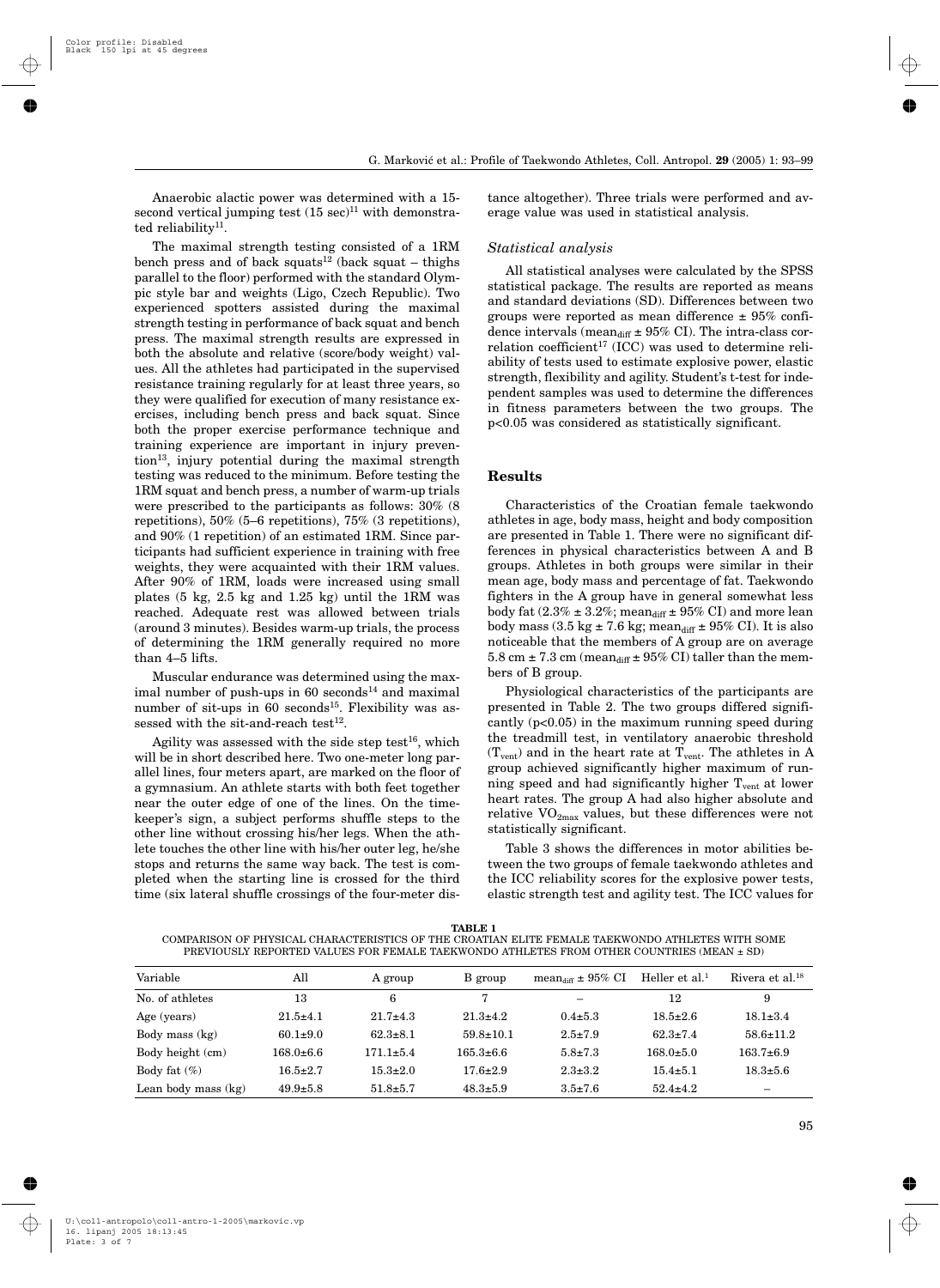| PHYSIOLOGICAL CHARACTERISTICS OF THE CROATIAN ELITE FEMALE TAEKWONDO ATHLETES (MEAN ± SD) |                 |                 |                   |                                   |  |  |  |
|-------------------------------------------------------------------------------------------|-----------------|-----------------|-------------------|-----------------------------------|--|--|--|
| Variable                                                                                  | All             | A group         | B group           | mean <sub>diff</sub> $\pm$ 95% CI |  |  |  |
| $VO2max (l min-1)$                                                                        | $2.9 \pm 0.5$   | $3.1 \pm 0.5$   | $2.8 \pm 0.4$     | $0.3 \pm 0.5$                     |  |  |  |
| $VO2max$ (ml kg <sup>-1</sup> ·min <sup>-1</sup> )                                        | $48.3 \pm 2.8$  | $49.6 \pm 3.3$  | $47.2 \pm 2.1$    | $1.9 \pm 3.3$                     |  |  |  |
| Maximum speed $(km h^{-1})$                                                               | $15.4 \pm 0.8$  | $15.8 \pm 0.5$  | $14.9 \pm 0.7*$   | $0.9 \pm 0.7$                     |  |  |  |
| $T_{\text{vent}}$ (ml kg min <sup>-1</sup> )                                              | $39.4 \pm 3.5$  | $41.4 \pm 4.1$  | $37.6 \pm 2.0^*$  | $3.8 \pm 3.4$                     |  |  |  |
| $T_{vent}$ (% $VO2max$ )                                                                  | $81.4 \pm 3.9$  | $83.4 \pm 4.5$  | $79.4 \pm 3.2^*$  | $4.0 \pm 3.4$                     |  |  |  |
| Heart rate at $T_{vent}$ (beats min <sup>-1</sup> )                                       | $169.1 \pm 9.0$ | $166.8 \pm 6.8$ | $171.0 \pm 8.2^*$ | $-4.2 \pm 3.8$                    |  |  |  |
| Running speed at $T_{vent}$ (km h <sup>-1</sup> )                                         | $10.6 \pm 0.8$  | $11.0 \pm 0.6$  | $10.2 \pm 0.8$    | $0.8 \pm 0.9$                     |  |  |  |

**TABLE 2** PHYSIOLOGICAL CHARACTERISTICS OF THE CROATIAN ELITE FEMALE TAEKWONDO ATHLETES (MEAN ± SD)

\* Significant difference between the two group (A and B) of athletes; p<0.05

| TABLE 3 |
|---------|
|---------|

MOTOR ABILITIES OF THE CROATIAN ELITE FEMALE TAEKWONDO ATHLETES (MEAN  $\pm$  SD)

| Variable                                             | All             | A group         | B group          | mean <sub>diff</sub> $\pm$ 95% CI | ICC                      |
|------------------------------------------------------|-----------------|-----------------|------------------|-----------------------------------|--------------------------|
| $SJ$ (cm)                                            | $28.6 \pm 2.8$  | $29.8 \pm 2.9$  | $27.7 \pm 2.4$   | $2.1 \pm 3.3$                     | 0.96                     |
| $CMJ$ (cm)                                           | $30.6 \pm 3.4$  | $32.8 \pm 3.9$  | $28.7 \pm 1.9^*$ | $4.1 \pm 4.0$                     | 0.98                     |
| $CMJA$ (cm)                                          | $34.9 \pm 3.0$  | $36.4 \pm 3.5$  | $33.2 \pm 2.3^*$ | $3.2 \pm 3.2$                     | 0.97                     |
| $RJ5$ (cm)                                           | $30.3 \pm 2.8$  | $31.7 \pm 1.9$  | $29.1 \pm 3.5$   | $2.6 \pm 3.0$                     | 0.94                     |
| 15 sec jumps $(W \cdot kg^{-1})$                     | $24.4 \pm 3.4$  | $27.0 \pm 2.6$  | $22.1 \pm 2.1^*$ | $4.9 \pm 2.8$                     | -                        |
| 20-meter sprint (sec)                                | $3.7 \pm 0.2$   | $3.6 \pm 0.2$   | $3.81 \pm 0.1^*$ | $-0.2+0.2$                        | 0.98                     |
| Push-ups (number in 60 sec)                          | $24.4 \pm 7.8$  | $25.8 \pm 8.5$  | $23.1 \pm 7.7$   | $2.7 + 9.9$                       | $\overline{\phantom{0}}$ |
| Sit-ups (number in 60 sec)                           | $55.2 \pm 6.1$  | $58.7 \pm 7.0$  | $52.2 \pm 3.5$   | $6.5 \pm 6.7$                     |                          |
| Back squat (kg)                                      | $79.0 \pm 18.8$ | $89.1 \pm 17.6$ | $72.1 \pm 15.2$  | $17.0 \pm 20.1$                   |                          |
| Back squat $_{relative}$ (kg bw <sup>-1</sup> )      | $1.3 \pm 0.2$   | $1.43 \pm 0.2$  | $1.2 \pm 0.2$    | $0.2 \pm 0.3$                     |                          |
| Bench press $(kg)$                                   | $51.2 \pm 11.0$ | $55.7 \pm 11.6$ | $48.5 \pm 8.2$   | $7.2 \pm 16.6$                    |                          |
| Bench press $_{\rm relative}$ (kg bw <sup>-1</sup> ) | $0.9 \pm 0.1$   | $0.9 + 0.1$     | $0.8 \pm 0.1$    | $0.1 \pm 0.6$                     | $\overline{\phantom{0}}$ |
| Sit-and-reach (cm)                                   | $55.8 \pm 4.8$  | $54.8 \pm 4.5$  | $56.6 \pm 5.2$   | $-1.8 + 5.7$                      | 0.96                     |
| Side steps (sec)                                     | $8.0 \pm 0.3$   | $7.8 \pm 0.3$   | $8.21 \pm 0.2^*$ | $-0.4 \pm 0.3$                    | 0.93                     |

\* Significant difference between the two group (A and B) of athletes

ICC – Intra-class correlation calculated for the explosive power tests, elastic strength test, flexibility, and agility test

the selected motor tests were very high, and varied between 0.93 and 0.98.

In all the measured motor abilities, except in flexibility, the A group scored better. The following motor variables significantly differentiated between the two groups: counter-movement jump (p<0.05), counter-movement jump with the arm swing  $(p<0.05)$  and 20 m sprint  $(p<0.05)$ , then side steps  $(p<0.05)$ , and 15 s jumping  $(p<0.01)$ .

### **Discussion**

As previously mentioned, the differences in physical characteristics between the two groups of female athletes were not statistically significant. However, it must be emphasized here that the A group members were 5.8 cm taller than the members of B group. The athletes in A group were also taller than the elite Puerto Rican<sup>18</sup> or Czech1 female taekwondo athletes. Since taekwondo is a

combat sport in which leg techniques are predominant, longer lower extremities may be advantageous for better performance. The results reported by Kule $\check{s}^{19}$ , obtained on the elite karate athletes, confirm this hypothesis. The magnitude of the difference may be important, but more studies with a greater number of participants are needed to verify that. The Croatian elite female taekwondo athletes (especially A group) had lower average body fat percentage than female physical education students<sup>20,21</sup>, majority of female athletes from various sports<sup>22,23</sup>, or female taekwondo athletes<sup>18</sup>. Low body fat percentage in female taekwondo athletes was also reported by  $Heller<sup>1</sup>$  and associates (Table 1), although they used the different method (ten skinfold measurements) $24$  in the percentage of fat estimation. Mean lean body mass of the Croatian taekwondo athletes was similar to the results reported for elite female taekwondo athletes1.

No significant differences occurred in mean values of the absolute and relative  $VO_{2max}$  between the two ana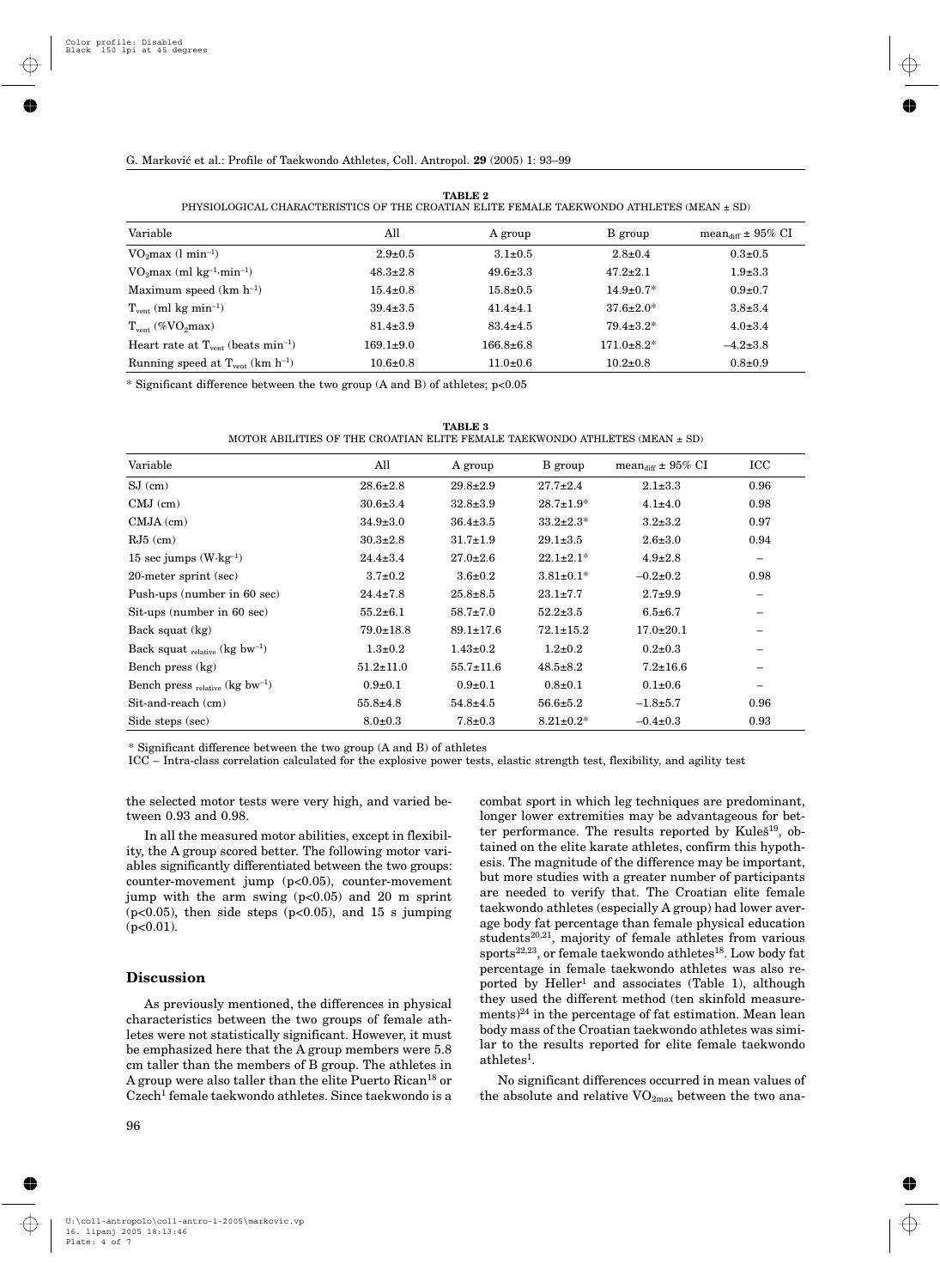lyzed groups. However, mean values of the absolute and relative  $VO_{2max}$  of the Croatians were substantially higher than the  $VO_{2max}$  values of the elite female Czech<sup>1</sup> taekwondo athletes. Similar relative  $VO_{2max}$  values were reported by Rivera and associates<sup>18</sup> for the Puerto Rican elite female taekwondo athletes. The significant differences between the two groups were found in ventilatory anaerobic threshold  $(T_{vent})$ , whereas the differences in running speed at  $T_{vent}$  were not statistically significant (p=0.06). The group A had also significantly lower heart rate values at  $T_{vent}$ . All those differences (a rightward shift of the  $T_{vent}$  to a higher running speed at a lower heart rate) are typical markers of the endurance exercise induced adaptation<sup>25</sup> and indicate levels of athletes' aerobic performance<sup>26</sup>. Some authors<sup>1,27</sup> argued that aerobic abilities are not important for performance in taekwondo. The assertion can be hardly accepted even when the aerobic demands of one fight only are regarded (3 x 2 min), not to mention that during a competition an athlete usually participates in several fights (3–5, depending on a weight category) during a day. The authors of the present study consider that adequate aerobic capacity is indispensable because it enables relatively fast recovery between rounds and fights. High aerobic capacity also facilitates faster recovery during and after a training session. And it is well known that rapid recovery enables an athlete to reduce the rest intervals and to perform at higher intensities, especially in sports that demand many repetitions of a sport specific skill<sup>28</sup>. Magnitude of the differences in the  $T_{vent}$  and heart rate at T<sub>vent</sub> and their confidence intervals (Table 2) indicate that the differences in aerobic performance are likely to be real and of practical importance.

The maximum running speed, scored during the progressive treadmill test, was significantly higher in the A group. Since the pronounced lactate accumulation occurs at the exercise intensities (running speed) of up the  $VO<sub>2max</sub>$  level and higher, this variable does not indicate the maximal performance on the account of aerobic resynthesis of ATP26. Therefore, anaerobic lactic capacity has substantial influence on that physiological variable. The significance of anaerobic capacity to taekwondo performance was reported by Heller and associates<sup>1</sup> and Lehmann and associates $29$ . Lehmann $30$  reported that during female taekwondo fights maximal lactate values can be as high as 13 mmol/l and that mean lactate values are 9 mmol/l. In male taekwondo athletes those values are even higher $30$ .

The motor abilities results show that the A group was able to express significantly greater explosive power of leg extensors than the B group. Taekwondo kicking techniques of a ballistic nature and long-term performance of ballistic exercises results primarily in increased rate of force development (i.e. explosive power)<sup>31</sup>. Hence, the importance of explosive leg power in taekwondo performance is expectable. However, Heller and associates<sup>1</sup> reported that explosive leg power, measured by the squat jump test, was not a significant predictor of the performance rank in female taekwondo athletes. Since performance of squat jumps depends mostly on contractile power of muscles, it could be hypothesized that the ability to express maximal power in the stretch-shortening cycle (SSC) movements could be more important to taekwondo performance than the maximal power expression in the concentric-only movements. The results of the present study confirm this hypothesis. Namely, the significant differences in explosive power between the two groups were observed (apart from the 20m sprint) in the two counter-movement jump tests (CMJ and CMJA, Table 3). It must also be pointed out that A group had better results  $(2.6 \text{ cm} \pm 3.0 \text{ cm})$ ; mean<sub>diff</sub>  $\pm$  95% CI), although not statistically significant, in the RJ5 test which measures elastic (SSC) strength. The group A also had lower variability (1.9 cm vs. 3.5 cm) of the results in the RJ5 test.

The greatest significant difference between groups A and B were found in maximal mechanical power of leg extensors, measured by means of the 15-second jumping test. Additionally, power output  $(W \text{ kg}^{-1})$  during the 15-sec of jumping for the better group was similar to the results observed in Spanish elite male soccer players<sup>32</sup>. Since the short-term power output is an important component for soccer performance<sup>33</sup>, we may say that the analyzed sample had highly developed anaerobic alactic power. Field observations have shown that a taekwondo fight is an intermittent activity, with 3–5 sec bouts of maximally intensive work which alternates with the low-intensity periods at an average ratio ranging from 1:3 to 1:41. Activity of such nature imposes high demands on both anaerobic (alactic and lactic) performance capacities. High short-term anaerobic capacity is, therefore, of a primary importance for success in taekwondo.

Muscular endurance of the upper body (assessed by push-ups) appears to be of a minor importance in taekwondo performance. However, it seems that the magnitude of differences between the two groups in muscular endurance of the abdominal section (6.5 reps  $\pm$  6.7 reps; mean<sub>diff</sub>  $\pm$  95% CI), although not statistically significant, may be important. It is also obvious that the observed Croatian female taekwondo athletes have substantially higher muscular endurance of the abdominal section (55.1 reps/min) than the Puerto Rican ones (42.8 reps/min)18. Most sport scientists13,28,34 and training experts agree that core (trunk region) strength and endurance play an important role in sport performance and injury prevention.

There were no significant differences between the two groups of participants in measures of absolute and relative maximal strength. However, it is evident that average absolute and relative strength values of lower extremities, especially in A group, are respectable. Comparing the scores of relative maximal leg strength of A taekwondo group to the norms for female athletes published by Chu35, it becomes clear that the former group has excellent relative maximal leg strength. Since maximal strength is a component of power<sup>36</sup>, its optimal development is essential for optimizing power perfor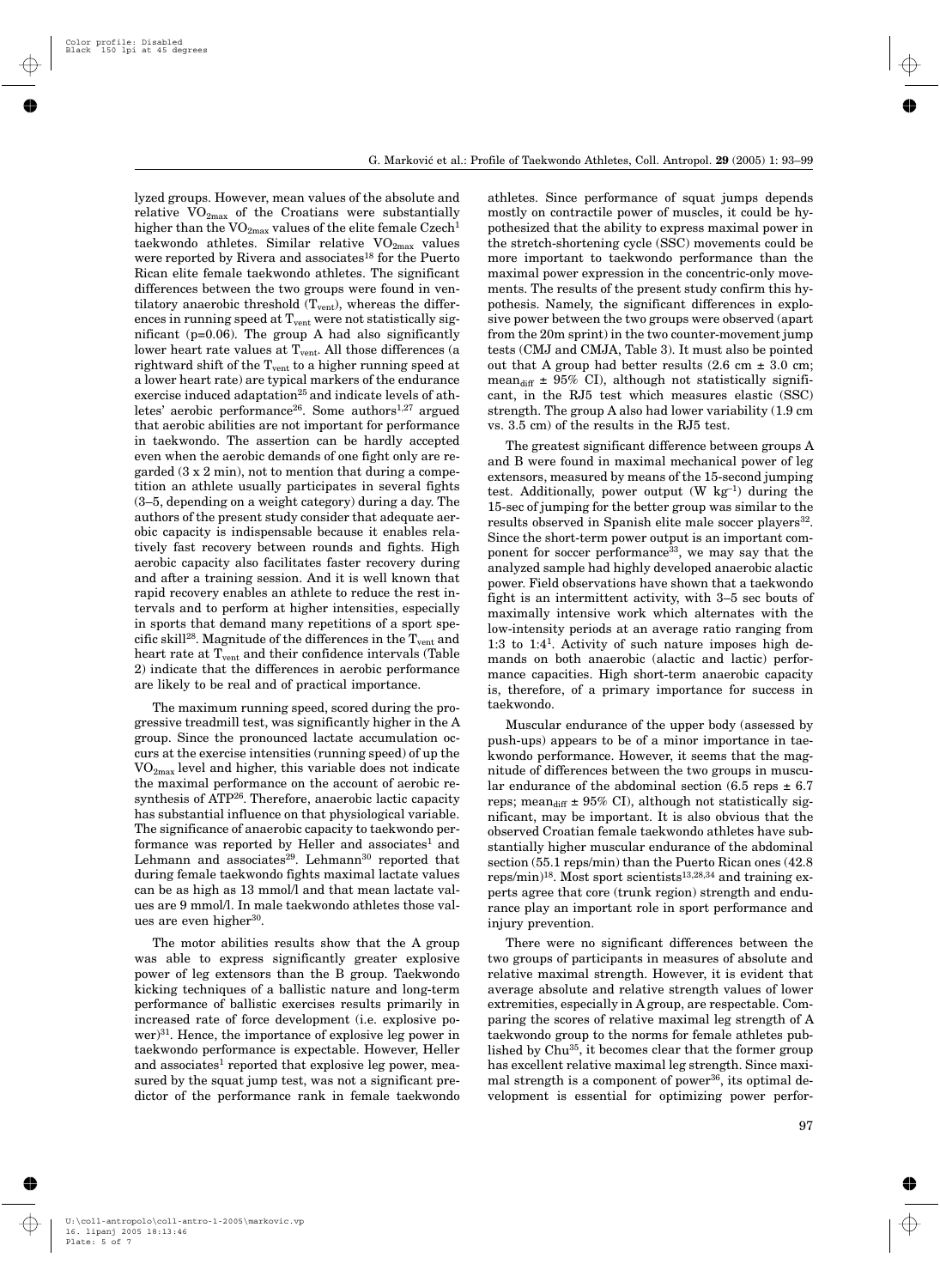mance. In sit-and-reach test, the two groups of female athletes did not differ significantly. However, the Croatian female taekwondo athletes achieved substantially higher results (55.8 cm) than the Puerto Rican (35.2 cm)<sup>18</sup> or Czech (37.9 cm)<sup>1</sup> athletes. These differences are probably the result of additional strength and conditioning training that the analyzed sample performed in previous years of training. The additional training included also various exercises aimed at improving flexibility of the low back region and hamstrings.

The observed female taekwondo athletes from the group A achieved significantly better results in the side step test than the athletes from B group. Like in many sports, taekwondo as well, quick performance of movements in multidirectional planes is crucial, together with maintaining balance, speed and precision of performance. Therefore, agility is an essential motor ability for successful performance in our sport<sup>37</sup>. Taking into account magnitude of the observed differences between the two analyzed groups of athletes, we can say, form the practical point of view, that the greatest weight in differentiating the successful from less the successful athletes can be attributed to measures of anaerobic alactic power, agility and explosiveness. Hence, the coaches are advised to pay special attention to anaerobic

# **REFERENCES**

alactic power, agility and explosiveness in the process of selecting participants for taekwondo, as well as in designing training programs.

In summary, the present study indicated that the observed Croatian elite female taekwondo athletes had low levels of body fat, highly developed flexibility and high relative maximal strength. In contrast to the findings of the previous research, our study demonstrated that enhanced aerobic power might be of a practical importance from the aspect of sport achievements in competitive taekwondo. The members of the group A demonstrated a tendency to perform better in almost all the fitness variables. Based on the results of this study, it can be concluded that performance of female taekwondo athletes depends primarily on the following fitness variables: anaerobic and aerobic power, explosive power expressed in stretch shortening cycle movements and agility. Since taekwondo and karate use similar movement patterns and activate similar energy systems, fitness components relevant to success in taekwondo might also be of importance for performance in karate. Further studies are needed to establish relationships between fitness variables measured over the whole season and actual competitive success in taekwondo.

logija, 17 (1985) 129. - 20. MIŠIGOJ-DURAKOVIĆ, M., S. HEIMER, BR. MATKOVIĆ, Croat. Sports Med. J., 11 (1995) 47. - 21. MIŠIGOJ-DURAKOVIĆ, M., S. HEIMER, B. R. MATKOVIĆ, Kinesiology, 30-2 (1998) 31. — 22. WILMORE, J. H., D. L. COSTILL: Training for sport and activity: the physiological basis of the conditioning process. (William C. Brown, Dubuque, Iowa, 1988). — 23. McARDLE, W. D., F. I. KATCH, V. L. KATCH: Sports & Exercise Nutrition. (Lippincott Williams & Wilkins, Maryland, 1999). — 24. PARIZKOVA, J.: Body fat and physical fitness. (Martinus Nijhoff, The Hague, 1977). — 25. JONES, A. M., H. CARTER, Sports Med., 29 (2000) 373. — 26. VIRU, A.: Adaptation in Sports Training. (CRC Press, Boca Raton, 1995). — 27. THOMP-SON, W. R., C. VINUEZA, Sports Med. Train. Rehab., 3 (1991) 49. — 28. BOMPA, T.: Periodization: theory and methodology of training. (Human Kinetics, Champaign, IL, 1999). — 29. LEHMANN, G., N. MOSCH, W. LILGE, Leistungssport, 3 (1994) 21. — 30. LEHMANN, G., Leistungssport 4 (1996) 6. — 31. NEWTON, R. U., W. J. KRAEMER, K. HAKKI-NEN, Med. Sci. Sports Exerc., 31 (1999) 323. — 32. CASAJUS, J. A., J. Sports Med. Phys. Fitness, 41(2001) 463. — 33. BANGSBO, J.: Fitness training in football – a scientific approach. (University of Copenhagen, Denmark, 1994). — 34. TRNINIĆ, S., G. MARKOVIĆ, S. HEIMER, Coll. Antropol., 25 (2001) 591. — 35. CHU, D.: Explosive power & strength. Complex training for maximum results. (Human Kinetics, Champaign, IL, 1996). — 36. SCHMIDTBLEICHER, D.: Training for power events. In: KOMI, P. V. (Ed.): Strength and Power in Sport. (Blackwell Scientific, Oxford, 1992). — 37. GRAHAM, J. F.: Agility training. In: BROWN, L. E., V. A. FERRIGNO, J. C. SANTANA, (Ed.): Training for Speed, Agility and Quickness. (Human Kinetics, Champaign, IL, 2000).

# *G. Markovi}*

*Faculty of Kinesiology, University of Zagreb, Horva}anski zavoj 15, 10000 Zagreb, Croatia e-mail: goran.markovic2@zg.htnet.hr*

<sup>1.</sup> HELLER, J., T. PERIČ, R. DLOUHA, E. KOHLIKOVA, J. ME-LICAHNA, H. NOVAKOVA, J. Sports Sci., 16 (1998) 243. — 2. PIETER, W., Korean J. Sports Sci., 3 (1991) 94. — 3. PIETER, W., D. TAAFE, J. HEIJMANS, Sports Med. Phys. Fitness, 30 (1990) 97. — 4. PIETER, W., L. T. BERCADES, J. HEIJMANS, Kinesiology, 30 (1998) 21. — 5. PIE-TER, W., E. D. ZEMPER, J. Trauma, 43 (1997) 89. — 6. ZEMPER, E. D., W., PIETER, Br. J. Sports Med., 23 (1989) 161. — 7. DURNIN, J., M. RAHAMAN, Br. J. Nutr., 21 (1967) 681. — 8. POWER, S., S. DODD, R. GARNER, Eur. J. Appl. Physiol., 52 (1984) 173. — 9. DAVIS, J. A., Med. Sci. Sports Exerc., 17 (1985) 6. - 10. BOSCO C.: L'évaluation de la force par le test de Bosco. (Societa Stampa Sportiva, Roma, 1992). — 11. BOS-CO, C., P. LUTHANEN, P. V. KOMI, Eur. J. Appl. Physiol., 50 (1983) 273. — 12. HARMAN, E., J. GARHAMMER, C. PANDORF, Administration, scoring and interpretation of selected tests. In: BEACHLE, T. R., R. W. EARLE (Ed.): Essentials of Strength Training and Conditioning. (Human Kinetics, Champaign, IL, 2000). — 13. FLECK, S. J., W. J. KRAEMER: Designing resistance training program. (Human Kinetics, Champaign, IL,1998). — 14. GETMAN, L.: Fitness testing. In: BLAIR, S., P. PANTER, R. PATE, L. K. SMITH, C. B. TAYLOR, (Ed.): ACSM Resource Manual for Guidelines for Exercise Testing and Prescription. (Lea & Febiger, Philadelphia, 1988). — 15. AAHPERD, Health related physical fitness test manual. (AAHPERD, Reston, VA, 1980). — 16. ME-TIKOŠ, D., E. HOFMAN, F. PROT, Ž. PINTAR, G. OREB: Measurement of Basic Motor Dimensions of Athletes. In Croat. (Faculty of Physical Education, Zagreb, 1989). — 17. THOMAS, J. R., J. K. NELSON: Research Methods in Physical Activity. (Human Kinetics, Champaing, 2001). — 18. RIVERA, M. A., A. M. RIVERA-BROWN, W. R. FRONTE-RA, J. Strength Cond. Res., 12 (1998) 199. - 19. KULEŠ, B., Kinezio-